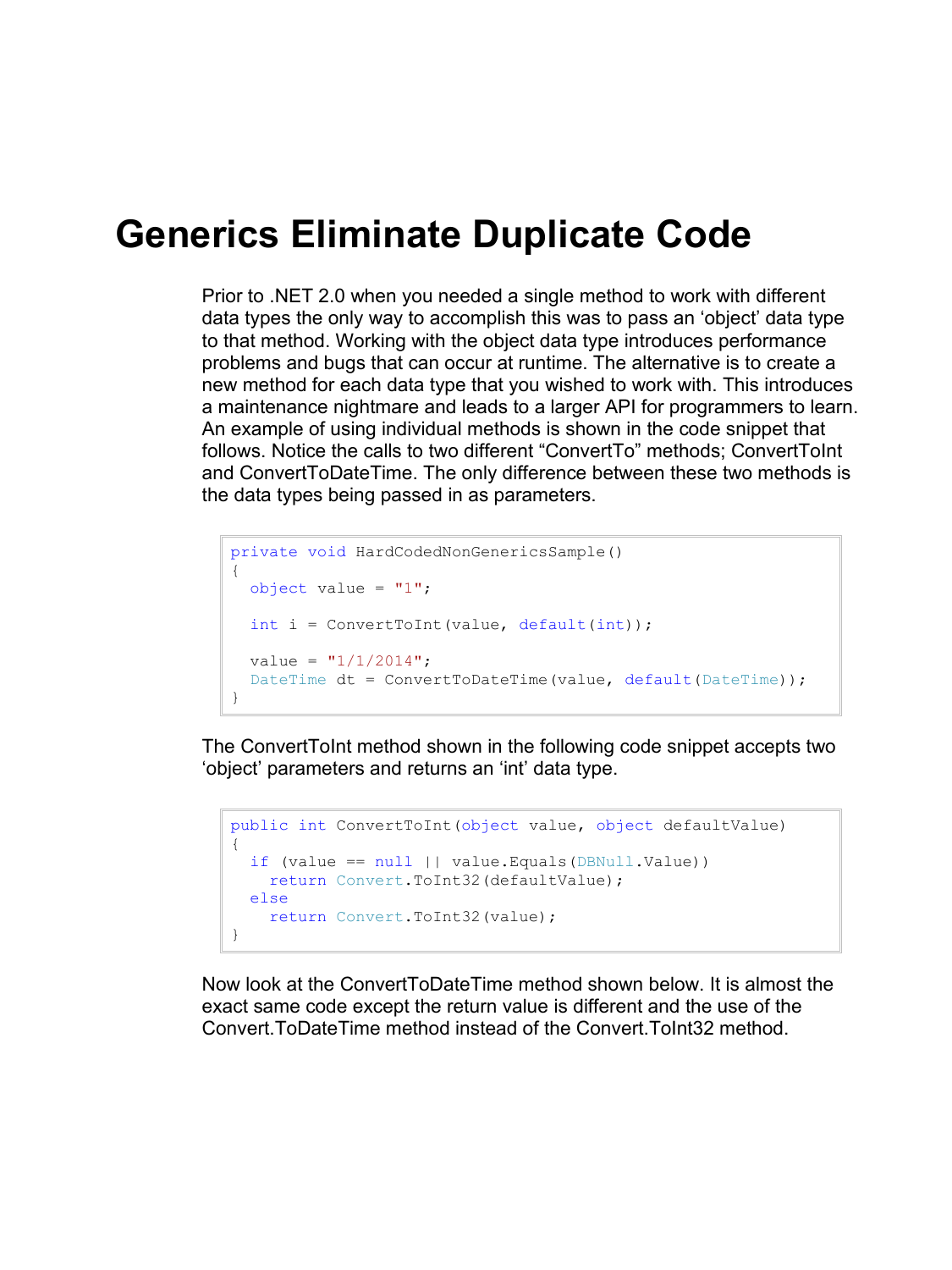```
public DateTime ConvertToDateTime(object value, 
object defaultValue)
{
 if (value == null || value.Equals(DBNull.Value))
    return Convert.ToDateTime(defaultValue);
  else
    return Convert.ToDateTime(value);
}
```
## **Create One Generic Method**

The two methods shown above can be rewritten in one method by using generics. To convert the above two methods into one you simply look at the data types in the two methods that are different. You substitute these differences with a "T" which stands for type parameter. The result is shown in the following code snippet:

```
public T ConvertTo<T>(object value, object defaultValue)
{
  if (value == null || value.Equals(DBNull.Value))
   return (T)Convert.ChangeType(defaultValue, typeof(T));
  else
   return (T)Convert.ChangeType(value, typeof(T));
}
```
The code "public T" means you have a public method that passes back the type specified in the <T> that comes after the method name. For the return type you cast either the 'defaultValue' or the 'value' to the type that was passed in.

To use this new ConvertTo method you pass in the data type you are converting into with a less than sign and a greater than sign as shown in the following code snippet: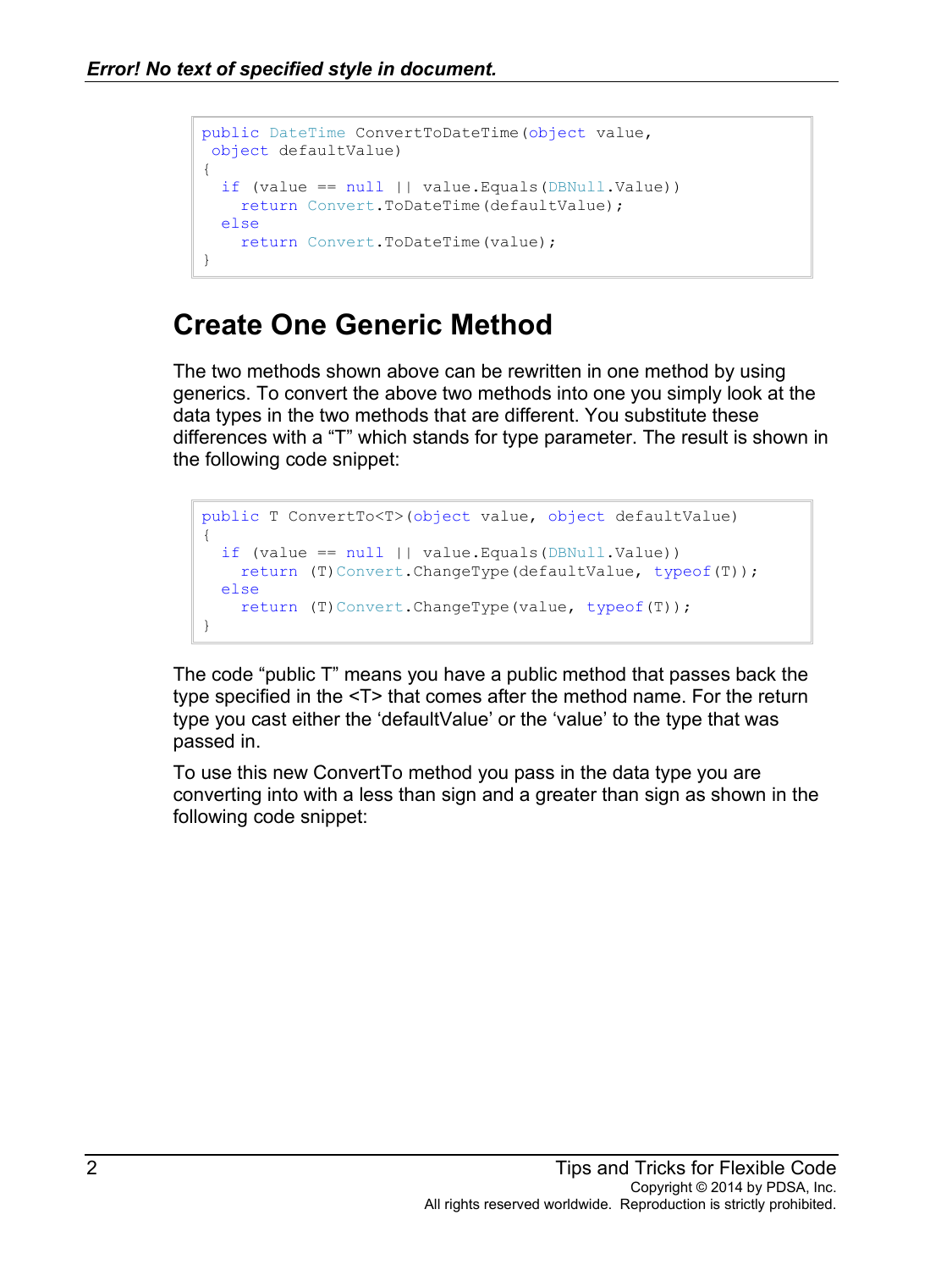```
private void HardCodedGenericsSample()
{
 object value = "1";
 int i = ConvertTo<int>(value, default(int));value = "1/1/2014";
 DateTime dt = ConvertTo<DateTime>(value, default(DateTime));
}
```
## **Generic Lists**

Prior to .NET 2.0 you were required to create your own collection classes to provide type-safety. Type safety means you create a class that only allows you to pass in one type of object. For example, you may have a collection of string, int, or Product objects. You cannot pass an int to a string collection or a Product object to an int collection. To create a type-safe collection you inherit from the CollectionBase class and override many properties and methods. [Listing 2](#page-3-0) shows some of the code you are required to write for each unique collection class you wish to create. As you can see, this is quite a bit of code.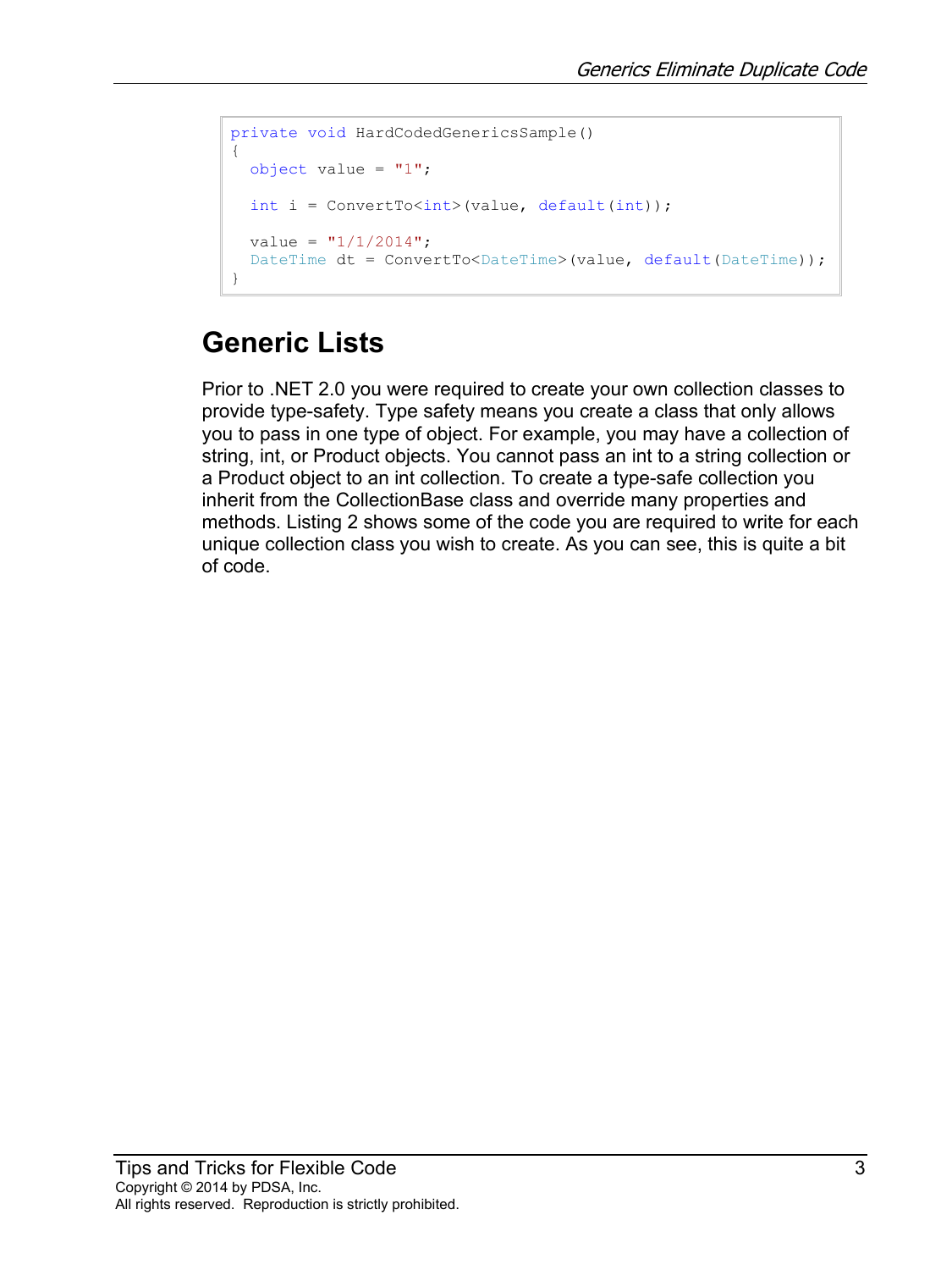```
public class Int16Collection : CollectionBase
{
  public Int16 this[int index]
   {
     get
     {
      return ((Int16)List[index]);
     }
     set
     {
      List/index] = value; }
   }
  public int Add(Int16 value)
   {
     return (List.Add(value));
   }
  public int IndexOf(Int16 value)
   {
     return (List.IndexOf(value));
   }
  public void Insert(int index, Int16 value)
   {
     List.Insert(index, value);
   }
  public void Remove(Int16 value)
   {
     List.Remove(value);
   }
  public bool Contains(Int16 value)
   {
     return (List.Contains(value));
   }
   // Additional methods...
}
```
Listing 1: An example of using the old CollectionBase class.

<span id="page-3-0"></span>Instead of writing all the code shown in [Listing 2,](#page-3-0) you use one of the Generic collection classes instead. For example, you can replace the code in [Listing 2](#page-3-0) with just the following three lines of code!